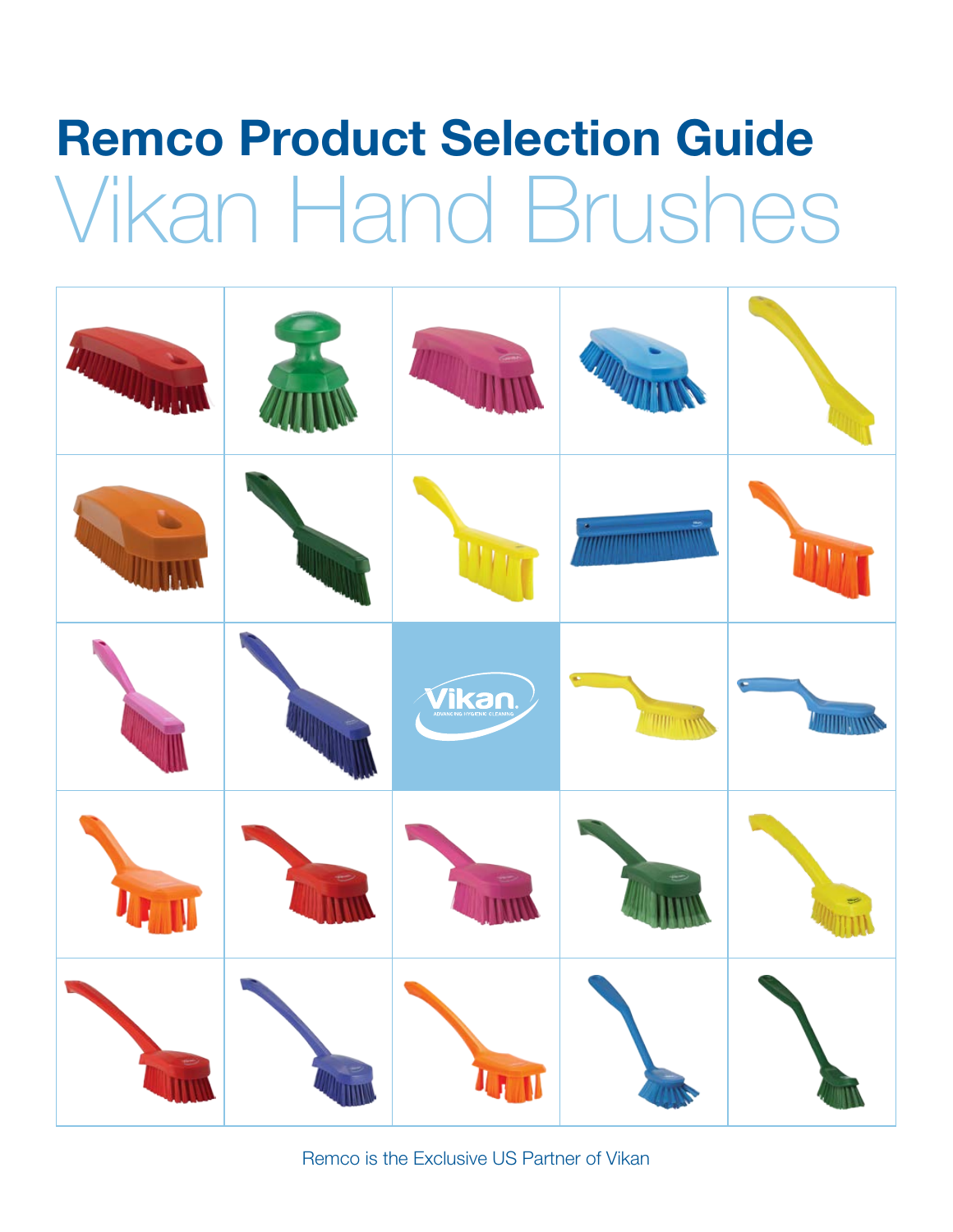### Bristle Options



 $\blacksquare$  Soft  $-$  Bristles are longer and thinner than other types; ideal for sweeping dry, fine particles like flour and sugar



 $\blacksquare$  Medium  $-$  Suitable for wet and dry applications; great for sweeping larger food particles such as peelings



 $\blacksquare$  Stiff  $\blacksquare$  Bristles are shorter or thicker: perfect for scrubbing difficult dirt and for wet use with cleaning agents



 $\blacksquare$  Soft/Split  $-$  Soft bristle with split ends; split bristle fibers hold more water and cleaning agent to achieve a maximum washing effect

### Staple Set vs UST

UST's unique design and construction improves bristle retention and allows for significantly more effective cleaning of the product itself.

Indicates waterflow and turbulence



### Block Options



 $\blacksquare$  Bench/Countertop  $-$  Narrow block with soft or medium bristles used for sweeping and cleaning counter and bench tops



- $\blacksquare$  Hand/Scrub  $-$  Ergonomic hand grips allow for tough scrubbing without hand fatigue
- $\blacksquare$  Long Handle  $-$  Ergonomic long handle helps reach into hard to reach spaces, turns into a scrub brush when turned around to grasp the brush head



 $\blacksquare$  Short Handled  $-$  Ergonomic grip prevents hand fatigue and brush head promotes scrubbing and washing motions. Can be used with the short handle or by gripping the brush head



- $\blacksquare$  Dish  $-$  Ergonomically designed handle with raised grip angle promotes quick and effective cleaning in dish-washing applications
- $\blacksquare$  Utility/Misc.  $-$  These brushes allow for specialized cleaning, in areas where a specific brush is applicable

**Vikan** 

Indicates debris

### Scrubbing Hand Brushes



- Scrub brushes require pressure applied directly to the brush block. This makes these brushes suitable for areas where the cleaning surface is within arm's reach. These brushes are often used to scrub tables, conveyor belts, chopping boards, buckets, and large-scaled bowls. The angled bristles are preferred when it is necessary to reach into corners.
- The detail brush can reach into tight areas and corners and can be held by the handle or by the block. It is suitable for cleaning in and around gaskets, rubber strips and joints on machinery.
- The nail brush is effective at cleaning hands and arms. It also works well on small table tops.



Large Flared-Bristle Scrub Brush

Detail Brush



6440x Nail Brush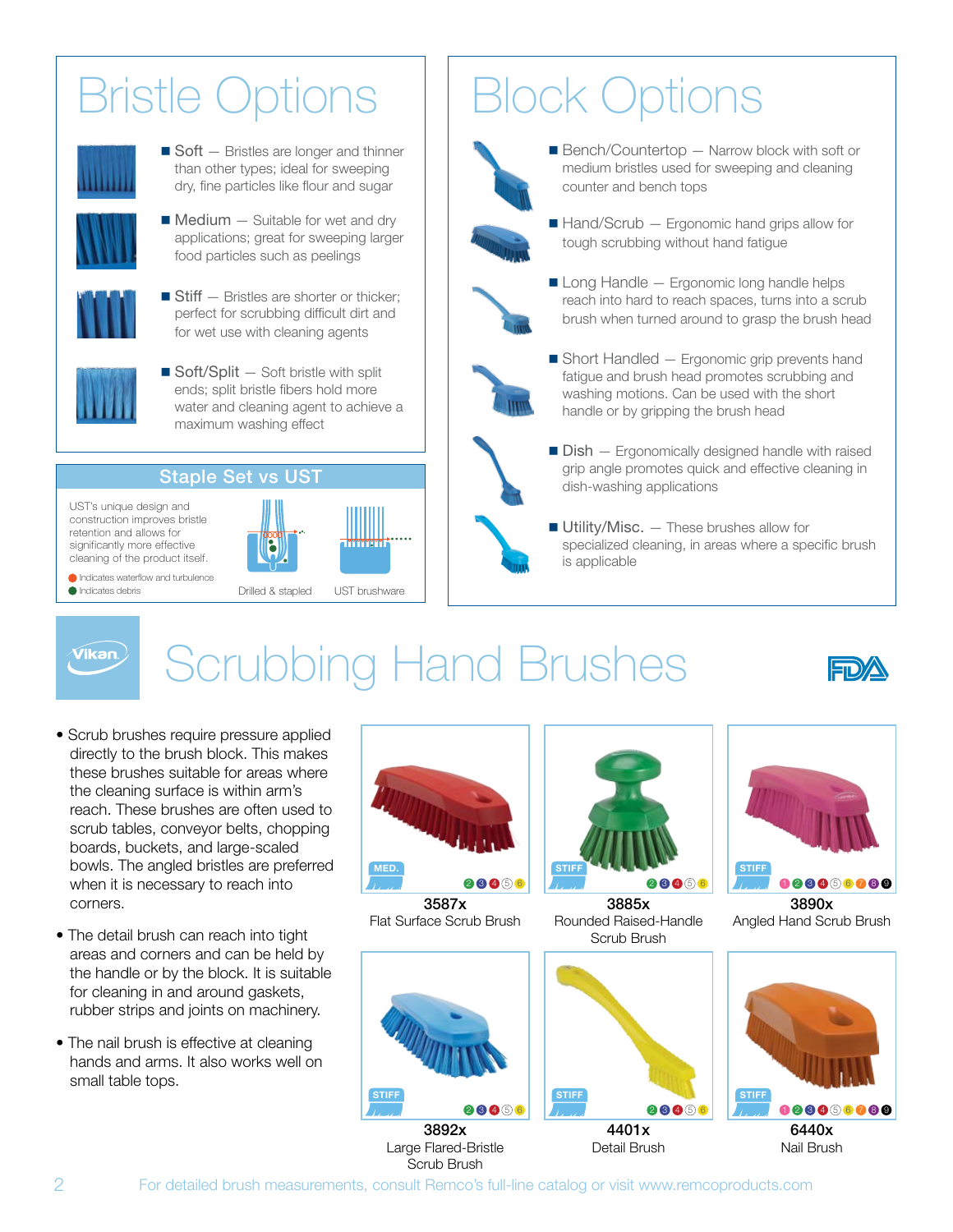## Bench Hand Brushes



- The narrow hand brush is a good choice for cleaning in narrow areas. Common uses include cleaning where the conveyor belt meets the sides of the conveyor, rubber seals of refrigerators, etc.
- UST bench brushes are intended for sweeping particles from conveyor belts. food preparation surfaces, tables and equipment, most notably in high-risk areas where hygiene is critical.
- The counter brush is designed to dust or brush dry, fine particles on large surface areas like tables and equipment.
- Bench brushes provide excellent sweeping performance with a variety bristle types to accommodate different particle types (fine, large, damp, dry). They may also be used as a dust pan brush.



4195x Narrow Hand Brush



4581x UST Soft Bench Brush



4582x Fine-Particle Counter Brush



UST Medium Bench Brush



4587x Fine-Particle Bench Brush



Large-Particle Bench Brush

Vikan.

Vikan.

### Short Handled Hand Brushes **EDX**

- Raised-handle brushes are ergonomic hand brushes suitable for cleaning tables and equipment. The split bristle option holds water in the brush for a longer time, ensuring a good washing effect.
- The UST short-handled hand brush is designed for cleaning conveyor belts, production lines, machinery and food preparation surfaces, particularly in high risk areas. The angled and circular arrangement of the Bristle Security Units ensures efficient cleaning.
- Short-handled hand brushes come in three bristle types making them suitable for use on all types of equipment, tables and walls. The soft/split brush is best suited for washing very sensitive areas, like washing glass, stainless steel and Plexiglas.